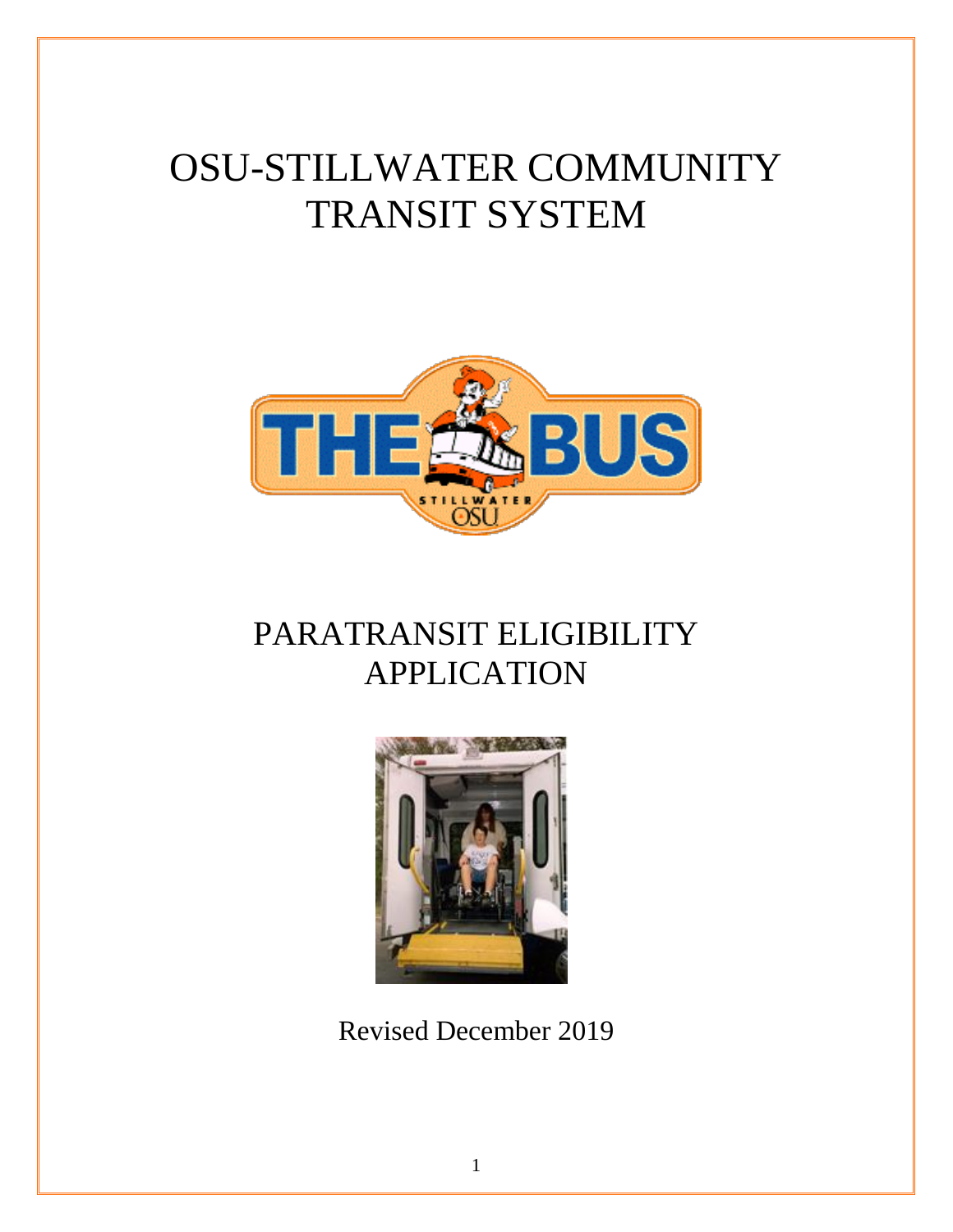**The Bus**, Stillwater's public transportation system, provides fixed route service to all of the citizens of Stillwater. **Every bus** is equipped with a lift or ramp for those passengers that can not negotiate the steps on the buses. **The Bus** also offers a Paratransit service, which provides door-to-door service (as modified by FTA guidance for origin to destination for individuals who cannot use fixed-route service to make their trips). The Paratransit service area complements the fixed route system and utilized guidelines established to be eligible for this service, functional limitations of an individual's disability must prevent use of a regular fixed-route service. Age, distance to a bus stop or inability to drive, by themselves, are not taken into consideration in determining eligibility. While your doctor's verification of need is required for application, the final determination of eligibility will be made by the Paratransit ADA Certification.

**Eligibility for use of Paratransit Services is determined by review of application and verification provided by Health Care Specialist.** 

**Use of the OSU-Stillwater Community Paratransit service is based on the service area, which can be found online at**  http://www.parking.okstate.edu/

Applicants for Paratransit service should complete Section I, Parts A through C. They should then provide their physician with Part D, to be completed by them and returned to applicant.

If you are able to use the fixed route bus system, but wish to apply for a disability card to receive reduced fares and priority seating, please complete the Disability card eligibility application in Part E.

Parts A through D, **along with a photocopy of a picture ID**, should be returned to:

| <b>OSU Student Disability Services Office</b> |
|-----------------------------------------------|
| <b>ADA</b> Certification                      |
| 1202 West Farm Road                           |
| UHS Room #155                                 |
| Oklahoma State University                     |
| Stillwater, OK 74078                          |
| $(405)$ 744-7116 (v/t)                        |
| Fax: (405) 744-1143                           |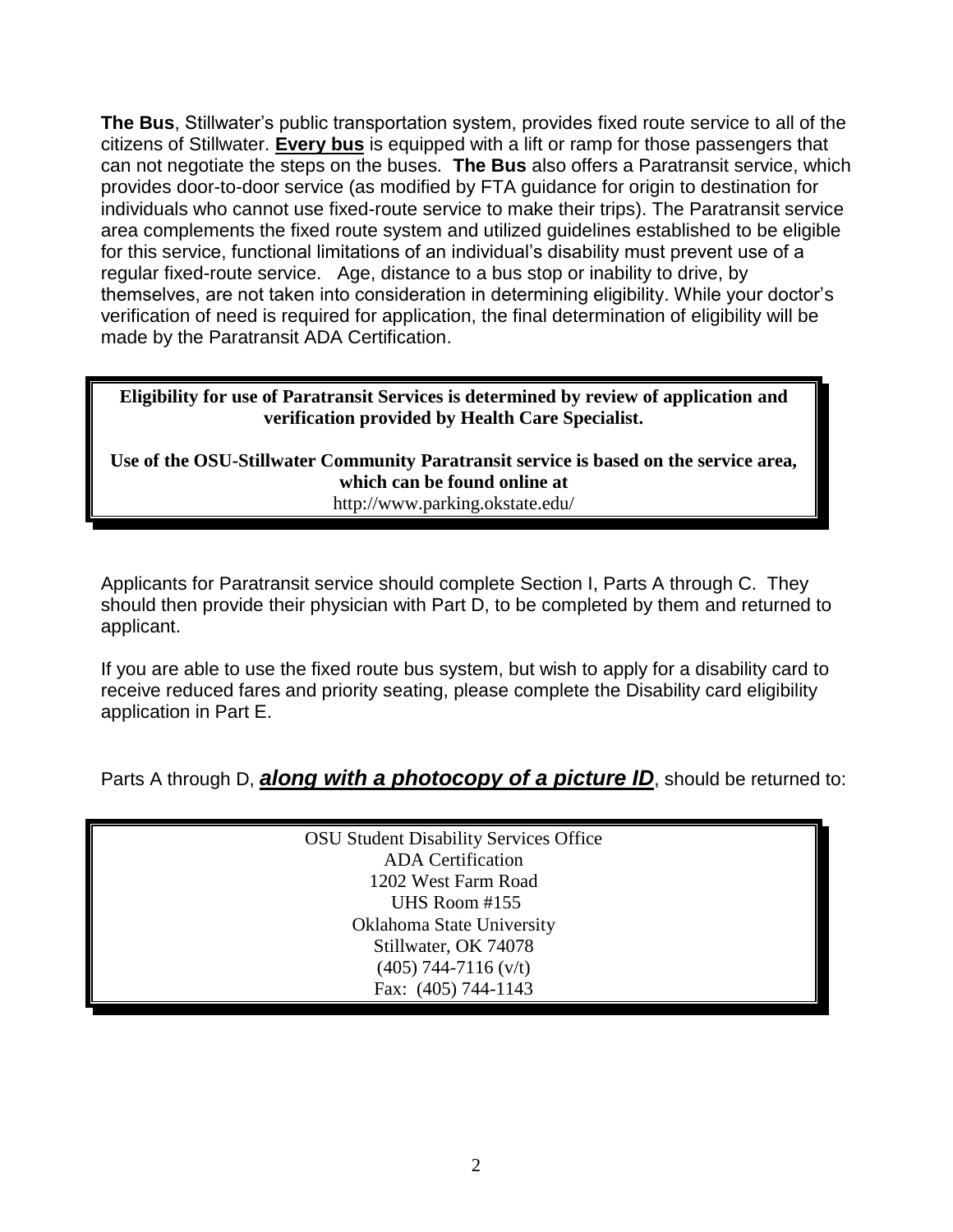## *The application must be filled out completely or it will not be processed!*

|              | (Street)                                                                                                                                                        |                                        |
|--------------|-----------------------------------------------------------------------------------------------------------------------------------------------------------------|----------------------------------------|
|              |                                                                                                                                                                 | Home Phone: ( )                        |
| (City)       | (Zip)                                                                                                                                                           |                                        |
|              |                                                                                                                                                                 |                                        |
|              |                                                                                                                                                                 |                                        |
| (City)       | (Zip)                                                                                                                                                           |                                        |
|              |                                                                                                                                                                 | <b>Sex</b> : $\Box$ Male $\Box$ Female |
| (mm/dd/yyyy) |                                                                                                                                                                 |                                        |
|              | Emergency Contact __________________________                                                                                                                    | Phone Number _______________           |
|              | Do you use a Primary Care Attendant (PCA) ? Yes □ No □                                                                                                          |                                        |
|              | <b>Communication method:</b> $\Box$ Speak independently $\Box$ Communication Device $\Box$ Sign<br>Language $\Box$ Writing $\Box$ Other _______________________ |                                        |
|              | Aids: ONone OWheelchair O Crutches OWalker OPower wheelchair<br>□ Scooter □ White Cane □ Service animal □ Oxygen tank □ Other __________                        |                                        |
|              | <b>Type of service expected to use:</b> $\square$ Fixed route (regular service) $\square$ Paratransit                                                           |                                        |
|              | Does your disability require you to have assistance from the door of the bus to the<br>door of your origin or destination? □ Yes □ No                           |                                        |
|              | Please provide names of others that can schedule trips on your behalf:                                                                                          |                                        |
| CWID:        | Are you currently OSU Faculty/Staff/Student? □ Yes<br>To be eligible provide the following for verification:<br>16 Digit number from your Valid OSU ID_         | $\Box$ No                              |

*Section I, Part A Contact Information* **To be completed by, or for, the applicant**

**(Copy PART A to Transit Office)**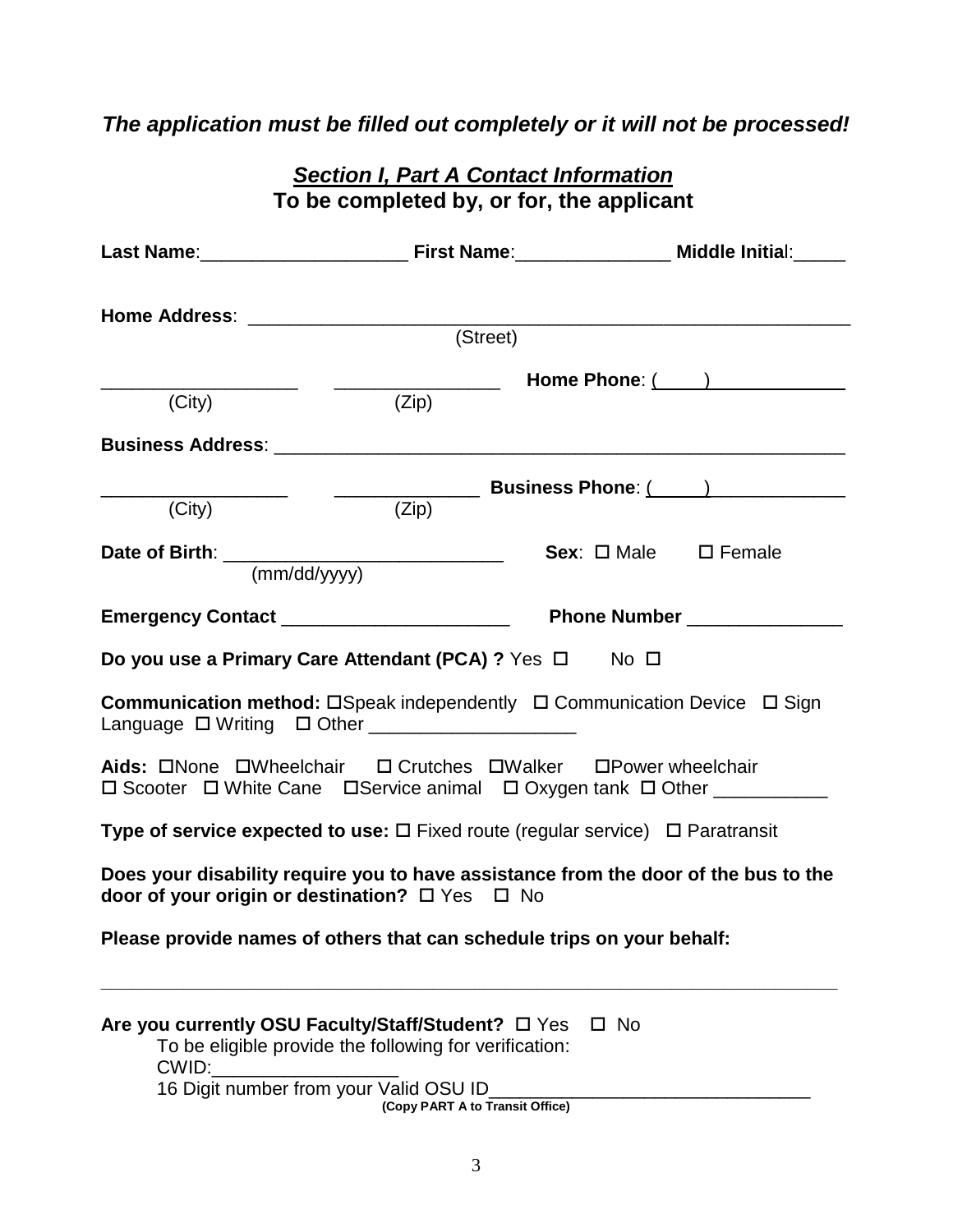## *Section I, Part B Self Evaluation* **To be completed by, or for, the applicant**

Please answer the following questions. If you need help filling out the application, please call (405) 744-7116 (v/t) Monday thru Friday from 9:00 am until 5:00 pm for assistance. Your answers to these questions in this section will help us better understand your functional ability in specific areas.

| (Zip) | (Street)<br>Physician's Phone: ( ) |
|-------|------------------------------------|
|       |                                    |
|       |                                    |
|       |                                    |
|       |                                    |
|       |                                    |
|       |                                    |
|       | Physician's Phone: ( )             |
|       |                                    |
|       | (Street)<br>(Zip)                  |

**1. Please describe how your disability prevents you from using the regular OSU-**

**Stillwater fixed route bus system:**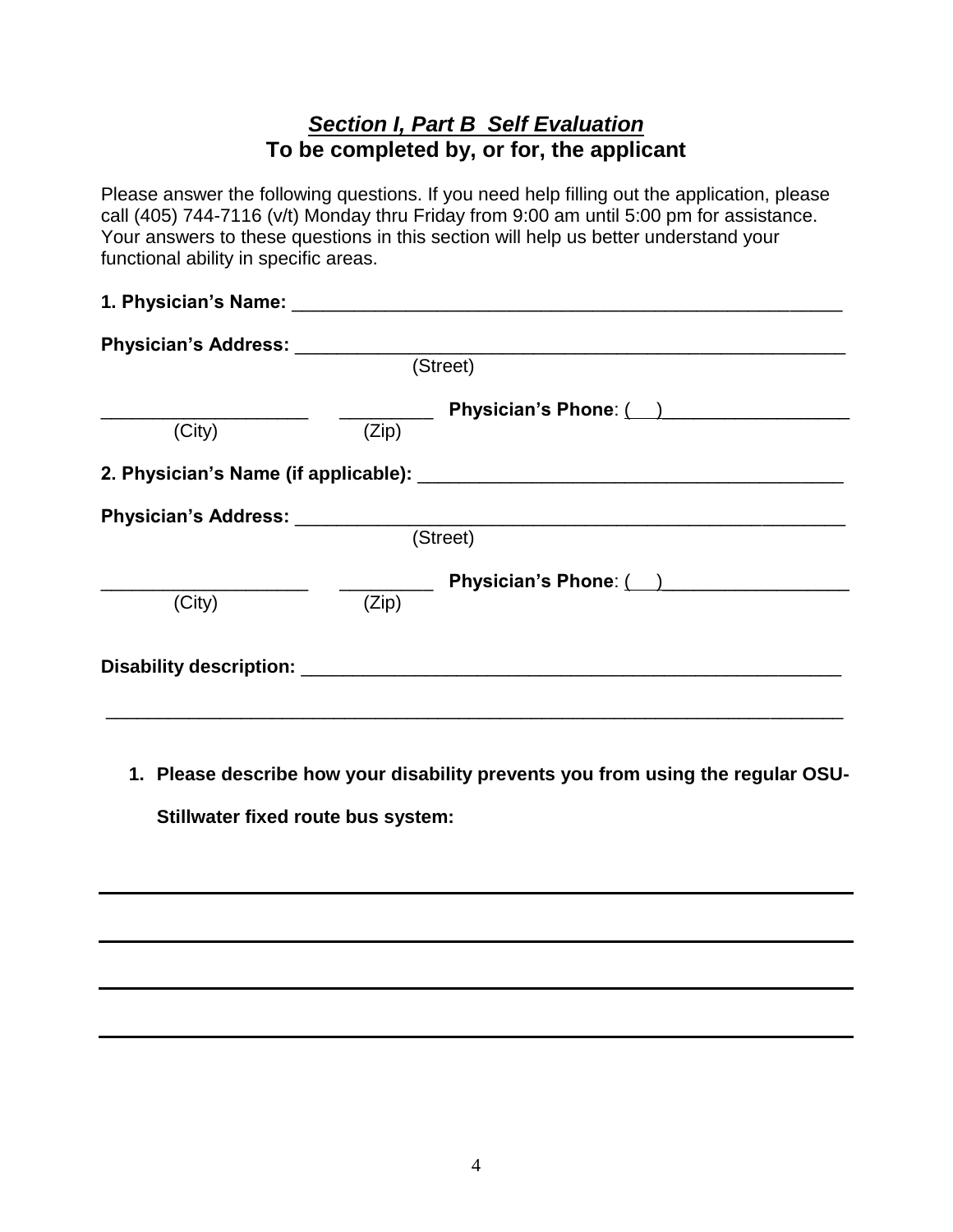- **2. Is your disability temporary**  $\Box$  Yes  $\Box$  No
- **3. Do you currently use OSU-Stillwater fixed route bus service?**  $\Box$  Yes  $\Box$  No
- **4. Have you had your disability for more than one year?**  $\Box$  Yes  $\Box$  No
- **5. How far can you walk without assistance? (If you use a wheelchair or other mobility device, how far can you travel using that device?)**\_\_\_\_\_\_\_\_\_\_\_\_\_\_\_\_\_
- **6. Does your disability change from day to day in a way that prevents you from using the regular buses?**

YES, my condition is good on some days and bad on other days.

 $\Box$  NO, my condition doesn't change much from one day to another.

#### **If you answered YES on question 6, answer the next two questions, otherwise, skip to question 7.**

- A. On a day when my condition is GOOD, (choose ONE):
	- $a. \Box$  I can't travel outside my house
	- $b. \Box$  I can get to the curb in front of my house
	- c.  $\Box$  I can travel 1 block
	- d.  $\Box$  I can travel 2 blocks
	- e.  $\Box$  I can travel 4 blocks (1/4 mile)
	- f.  $\Box$  I can travel 6 blocks (1/2 mile)
- B. On a day when my condition is BAD, (choose ONE):
	- $a. \Box$  I can't travel outside my house
	- $b. \Box$  I can get to the curb in front of my house
	- c.  $\Box$  I can travel 1 block
	- d.  $\Box$  I can travel 2 blocks
	- e.  $\Box$  I can travel 4 blocks (1/4 mile)
	- f.  $\Box$  I can travel 6 blocks (1/2 mile)

#### **7. Does the weather ever keep you from using fixed route bus service?**

 $\Box$  Yes (describe what kind and how this keeps you from using fixed route bus

\_\_\_\_\_\_\_\_\_\_\_\_\_\_\_\_\_\_\_\_\_\_\_\_\_\_\_\_\_\_\_\_\_\_\_\_\_\_\_\_\_\_\_\_\_\_\_\_\_\_\_\_\_\_\_\_\_\_\_\_\_\_\_\_\_\_

service) : \_\_\_\_\_\_\_\_\_\_\_\_\_\_\_\_\_\_\_\_\_\_\_\_\_\_\_\_\_\_\_\_\_\_\_\_\_\_\_\_\_\_\_\_\_\_\_\_\_\_\_\_\_\_\_\_\_\_\_

 $\Box$  No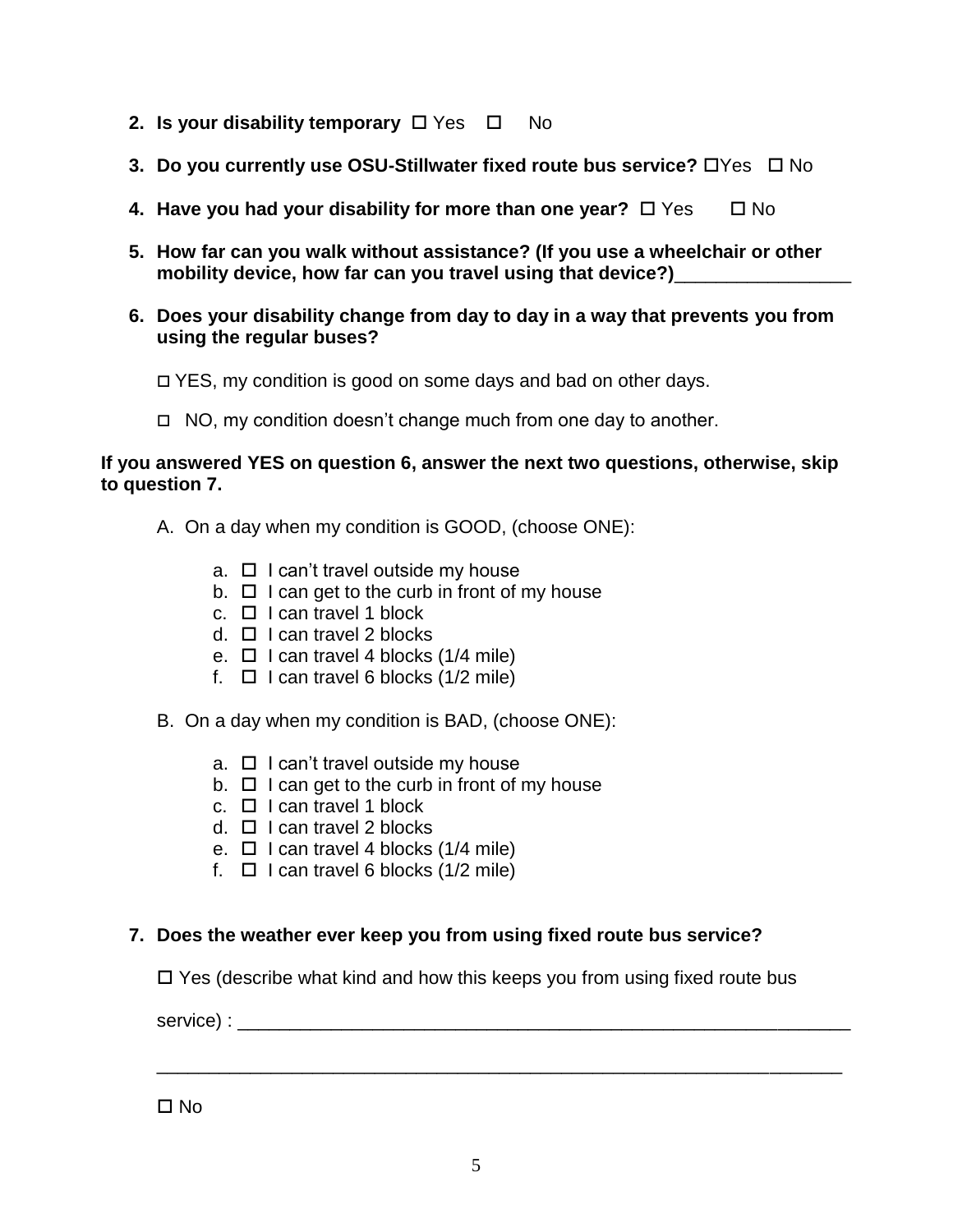**8. If you use a manual wheelchair, please list your weight & the weight of the chair.** Your weight \_\_\_\_\_\_\_\_\_\_\_\_\_\_ Wheelchair weight \_\_\_\_\_\_\_\_\_\_\_\_

**9. If you use a Personal Care Assistant (PCA), check all that apply.** The PCA helps me:  $\Box$  get to the bus stop  $\Box$  get on and off the bus □ while I ride the bus  $\Box$  get where I am going once I am off the bus  $\Box$  other :

#### **10.Which of the following limits your ability to use the fixed route buses? (check all that apply)**

 $\square$  physical disability

 $\square$  visual impairment/blindness

 $\square$  cognitive disability

Please describe why this limits your ability to use the fixed route buses:

#### **11. How are your transportation needs being met now? Please check all that apply.**

\_\_\_\_\_\_\_\_\_\_\_\_\_\_\_\_\_\_\_\_\_\_\_\_\_\_\_\_\_\_\_\_\_\_\_\_\_\_\_\_\_\_\_\_\_\_\_\_\_\_\_\_\_\_\_\_\_\_\_\_\_

 $\square$  walking

 $\square$  personal transportation (car)

 $\square$  public transportation (bus, taxi)

agency-sponsored rides (who?) \_\_\_\_\_\_\_\_\_\_\_\_\_\_\_\_\_\_

Paratransit service (who?) \_\_\_\_\_\_\_\_\_\_\_\_\_\_\_\_\_\_\_\_\_\_

ambulance (who?) \_\_\_\_\_\_\_\_\_\_\_\_\_\_\_\_\_\_\_\_\_\_\_\_\_\_\_\_

 $\square$  friend/ relative

 $\Box$  other  $\Box$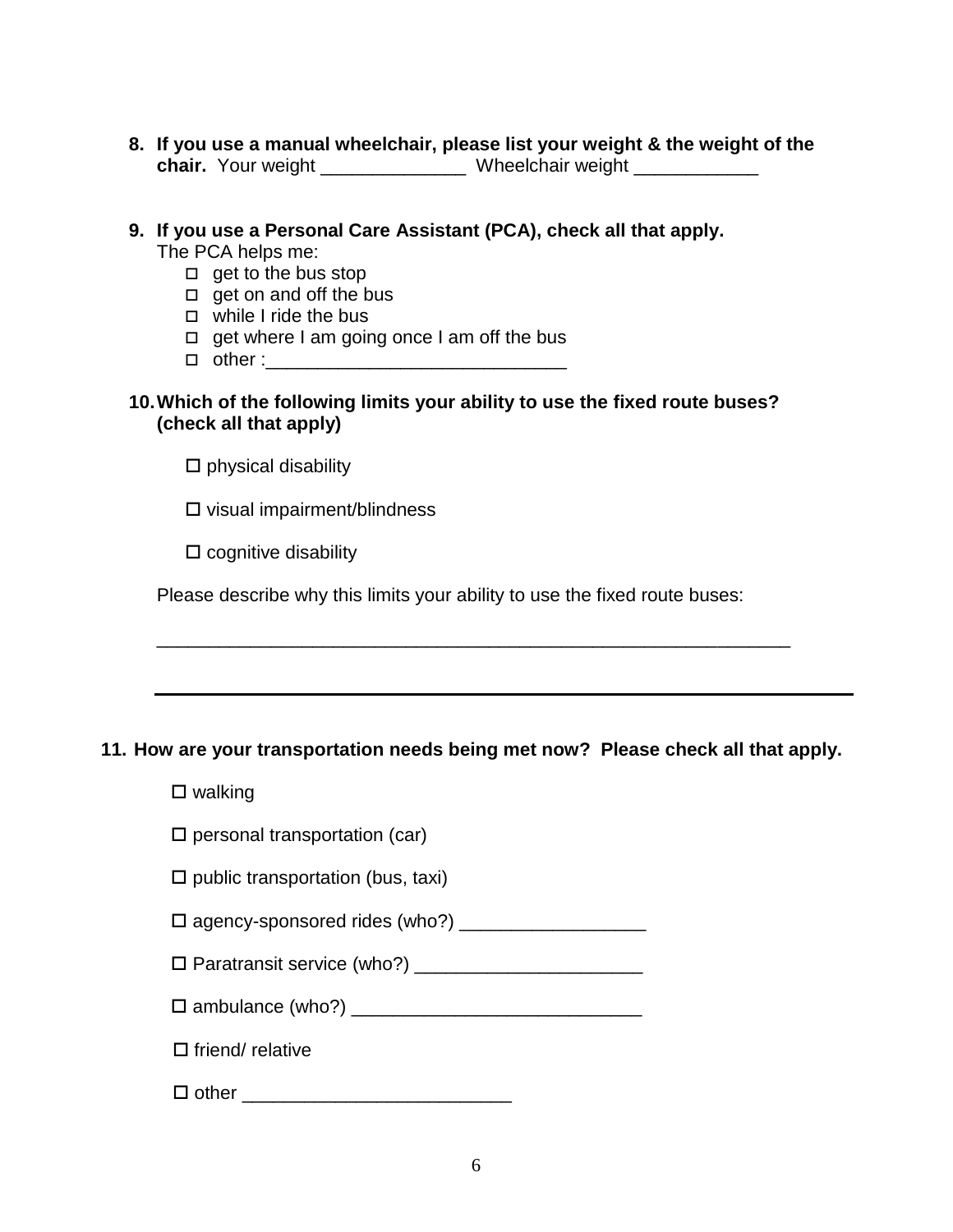## **12. Most of the time can you:**

| Cross the street, if there are curb cuts?<br>$\Box$ Always $\Box$ Sometimes $\Box$ Never $\Box$ Not sure                                                                    |
|-----------------------------------------------------------------------------------------------------------------------------------------------------------------------------|
| Cross a 2 lane street?<br>□ Always □ Sometimes □ Never □ Not sure                                                                                                           |
| Cross a 4 lane highway with stop lights?<br>$\Box$ Always $\Box$ Sometimes $\Box$ Never $\Box$ Not sure                                                                     |
| Go up and down hilly terrain<br>□ Always □ Sometimes □ Never □ Not sure                                                                                                     |
| Tolerate temperature extremes (hot/cold)<br>$\Box$ Always $\Box$ Sometimes $\Box$ Never $\Box$ Not sure                                                                     |
| Locate signs at night<br>$\Box$ Always $\Box$ Sometimes $\Box$ Never $\Box$ Not sure                                                                                        |
| 13. Are you able to perform the following functions without assistance?                                                                                                     |
| Find your way between familiar locations $\Box$ Yes<br>$\square$ No                                                                                                         |
| Signal a bus driver to get off at familiar stop $\Box$ Yes<br>$\square$ No                                                                                                  |
| $\square$ Yes<br>Grasp coins, passes and handles<br>$\square$ No                                                                                                            |
| Communicate addresses, destinations, and telephone numbers $\Box$ Yes<br>$\square$ No                                                                                       |
| Ask for, understand, and follow directions<br>$\square$ Yes<br>$\Box$ No                                                                                                    |
| Deal with unexpected situations or changes in routine $\Box$ Yes<br>$\square$ No                                                                                            |
| Recognize a destination or landmark<br>$\square$ Yes<br>$\square$ No                                                                                                        |
| 14. Can you wait 10 to 15 minutes at a bus stop?<br>□ Yes, always<br>$\square$ Yes, sometimes<br>$\square$ No, I can only wait $\_\_\_\_\_\$ minutes<br>$\Box$ I don't know |
| 15. Have you ever had training using a fixed route bus service?<br>$\Box$ Yes $\Box$ No                                                                                     |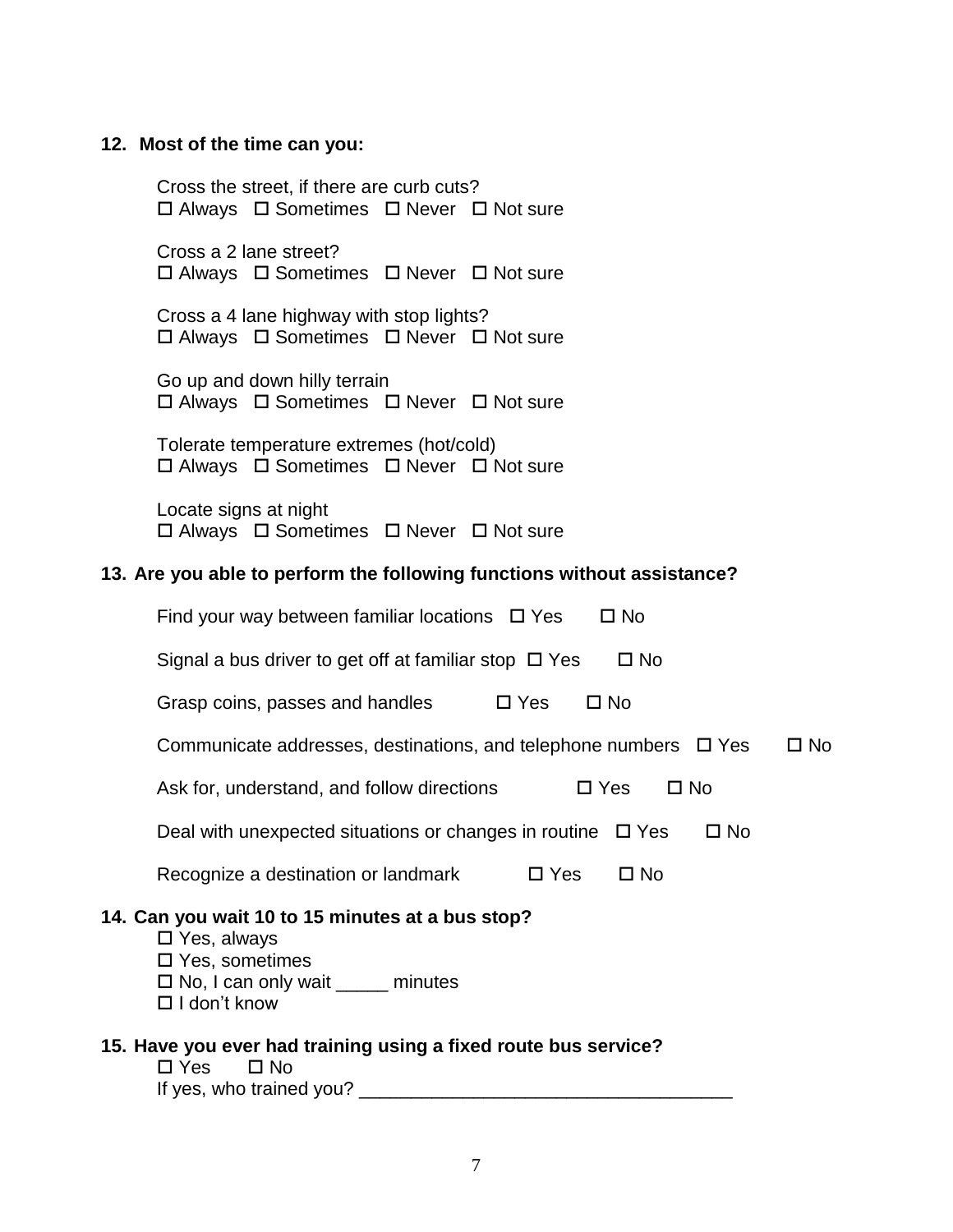**16. List three locations where you would like to have training on using the fixed route bus:** 

## **17. Please list your most frequent trips and how you get there now**

 $\frac{1}{\sqrt{2}}$  ,  $\frac{1}{\sqrt{2}}$  ,  $\frac{1}{\sqrt{2}}$  ,  $\frac{1}{\sqrt{2}}$  ,  $\frac{1}{\sqrt{2}}$  ,  $\frac{1}{\sqrt{2}}$  ,  $\frac{1}{\sqrt{2}}$  ,  $\frac{1}{\sqrt{2}}$  ,  $\frac{1}{\sqrt{2}}$  ,  $\frac{1}{\sqrt{2}}$  ,  $\frac{1}{\sqrt{2}}$  ,  $\frac{1}{\sqrt{2}}$  ,  $\frac{1}{\sqrt{2}}$  ,  $\frac{1}{\sqrt{2}}$  ,  $\frac{1}{\sqrt{2}}$ 

| a.   Origin : ______________________________ Round trip? __________    |       |
|------------------------------------------------------------------------|-------|
|                                                                        |       |
|                                                                        |       |
| (City)                                                                 | (Zip) |
| $\Box$ by OSU-Stillwater Transit bus $\Box$ Other _____________        |       |
| b.   Origin : ________________________________ Round trip? ___________ |       |
|                                                                        |       |
|                                                                        |       |
| (City)                                                                 | (Zip) |
| $\square$ by OSU-Stillwater Transit bus $\ \square$ Other $\_\_$       |       |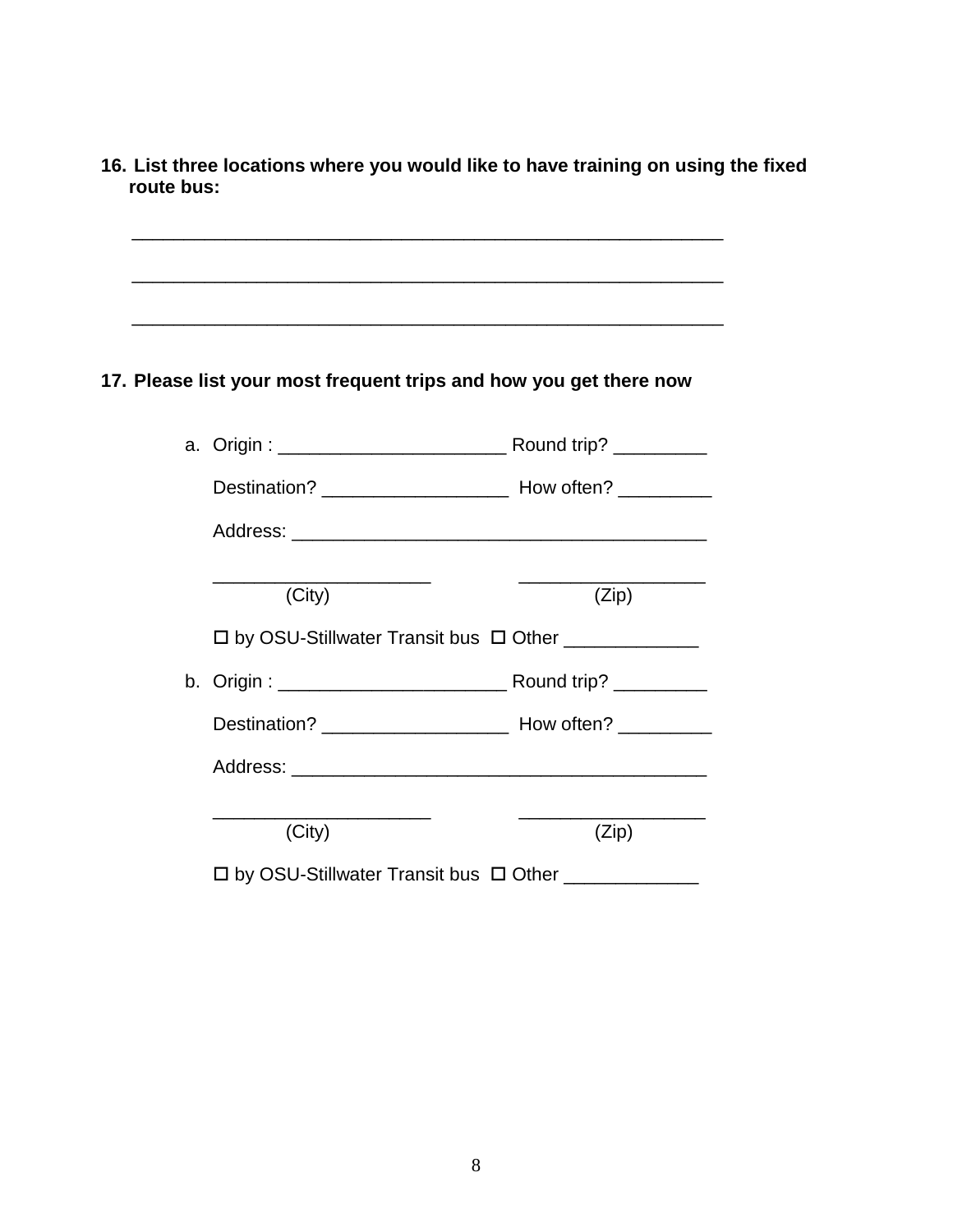## **Section I,** *Part C Applicant Certification* **To be completed by, or for, the applicant**

I understand that the purpose of this application is to determine if I am eligible for ADA Paratransit services. OSU-Stillwater Community Transit or its contracted agents may need to talk to me or to see me at another time for an in-person interview and/or functional assessment to complete the application process. I understand that I must be truthful in answering the questions in this form and at my in-person assessment, if required. Giving false information is against the law and may result in loss of Paratransit service and/or criminal penalties. I agree to notify OSU-Stillwater Community Transit if I am no longer eligible for Paratransit service.

I authorize my physician, health care provider, trainer, specialist to discuss my diagnosis, treatment plan, medications, and/or prognosis for the purpose of determining my ability to use accessible OSU-Stillwater Community Transit buses.

I certify that the information in this application is true to the best of my knowledge. I understand if OSU-Stillwater Community Transit or its authorized agents receive information regarding change in my functional mobility, my eligibility status may be reviewed and changed. I understand that OSU-Stillwater Community Transit or one of its contracted agents will notify me of any change in my eligibility status and I may appeal such decision within sixty (60) days of notification.

| (City)                                                                                            | (Zip)  |  |
|---------------------------------------------------------------------------------------------------|--------|--|
|                                                                                                   |        |  |
|                                                                                                   |        |  |
| To be filled out if the applicant was helped by another person in completion of this application: |        |  |
| $\Box$ Copy of Applicant ID Card included                                                         |        |  |
| (Applicant's signature)                                                                           | (Date) |  |
| (Applicant's Name, printed)                                                                       |        |  |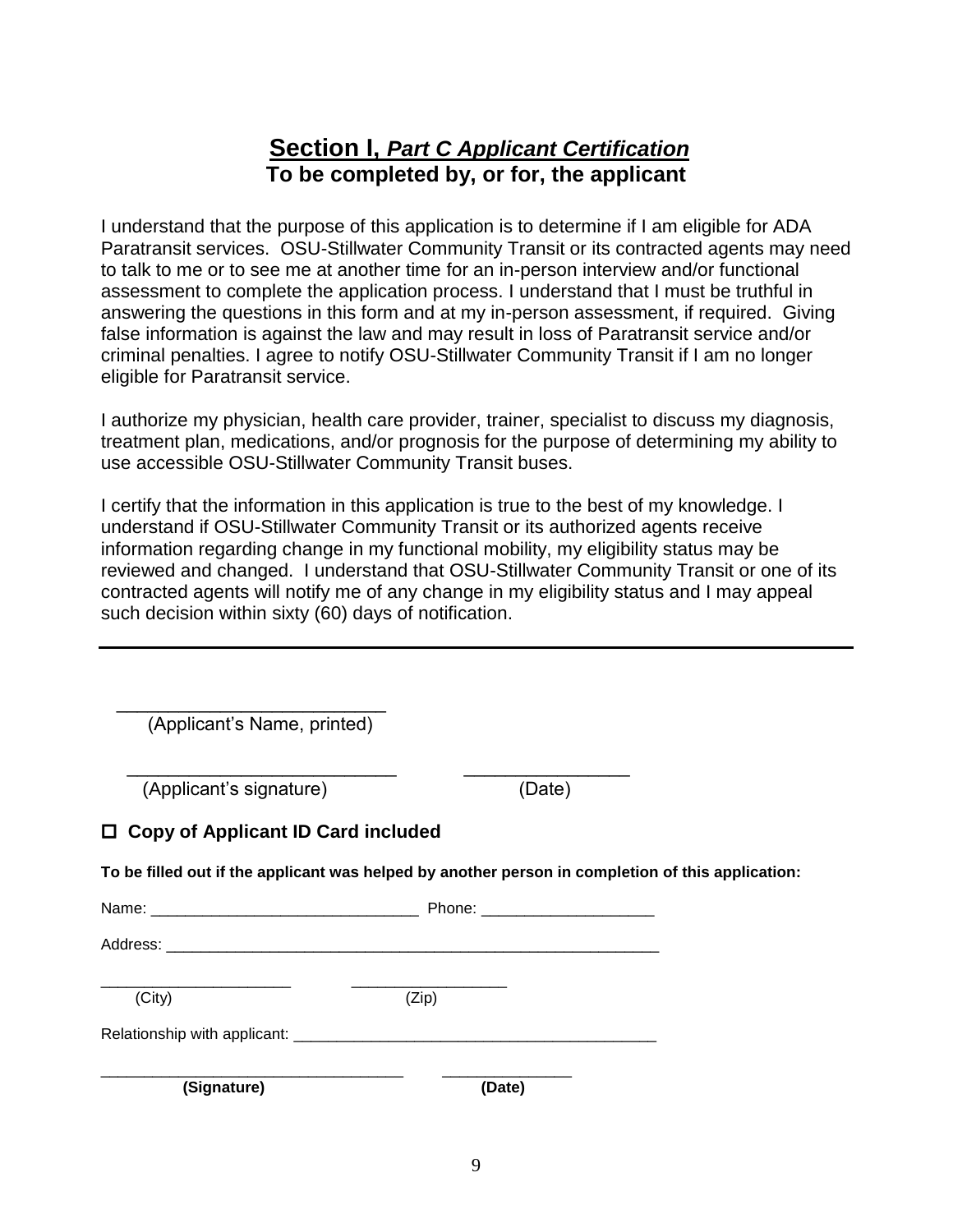#### AUTHORIZATION FOR RELEASE OF CONFIDENTIAL INFORMATION

I hereby authorize \_\_\_\_\_\_\_\_\_\_\_\_\_\_\_\_\_\_\_\_\_\_\_\_\_\_\_\_, my personal care attendant, to

(name of PCA)

release and obtain information regarding my application/services for Paratransit.

Your records are protected under a number of federal and state confidentiality regulations and cannot be disclosed without your written consent unless otherwise provided for in state and federal regulations. You may revoke this consent in written request at any time except to the extent that action has been taken in reliance on it (e.g., information has been sent or received prior to your revocation, etc.)

You do not authorize further release to any other party. You further understand that Paratransit/OSU-Stillwater Community Transit System and its staff, employees, coordinators, and directors cannot be responsible for confidentiality of information disclosed after said information has been released pursuant to this authorization, and you hereby release Paratransit/OSU-Stillwater Community Transit System from any liability arising from such disclosure.

 $\overline{a}$ Printed/Typed Name Witness

 $\overline{a}$ 

Signature Date **Date**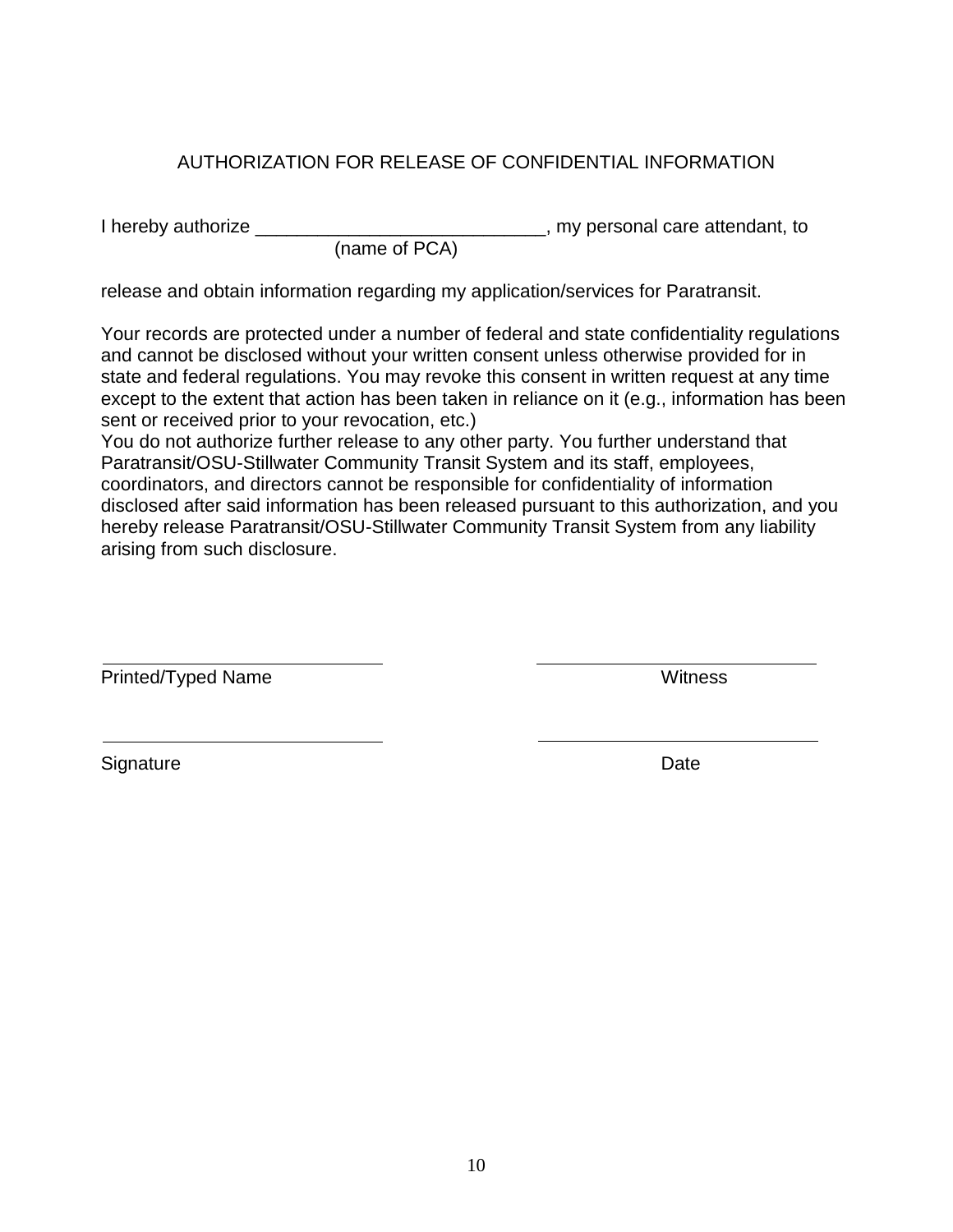

*The following Section (Part D) is to be filled out by a Health Care Professional. Failure to have this section completely filled out by the Health Care Professional will result in delay in processing of application.*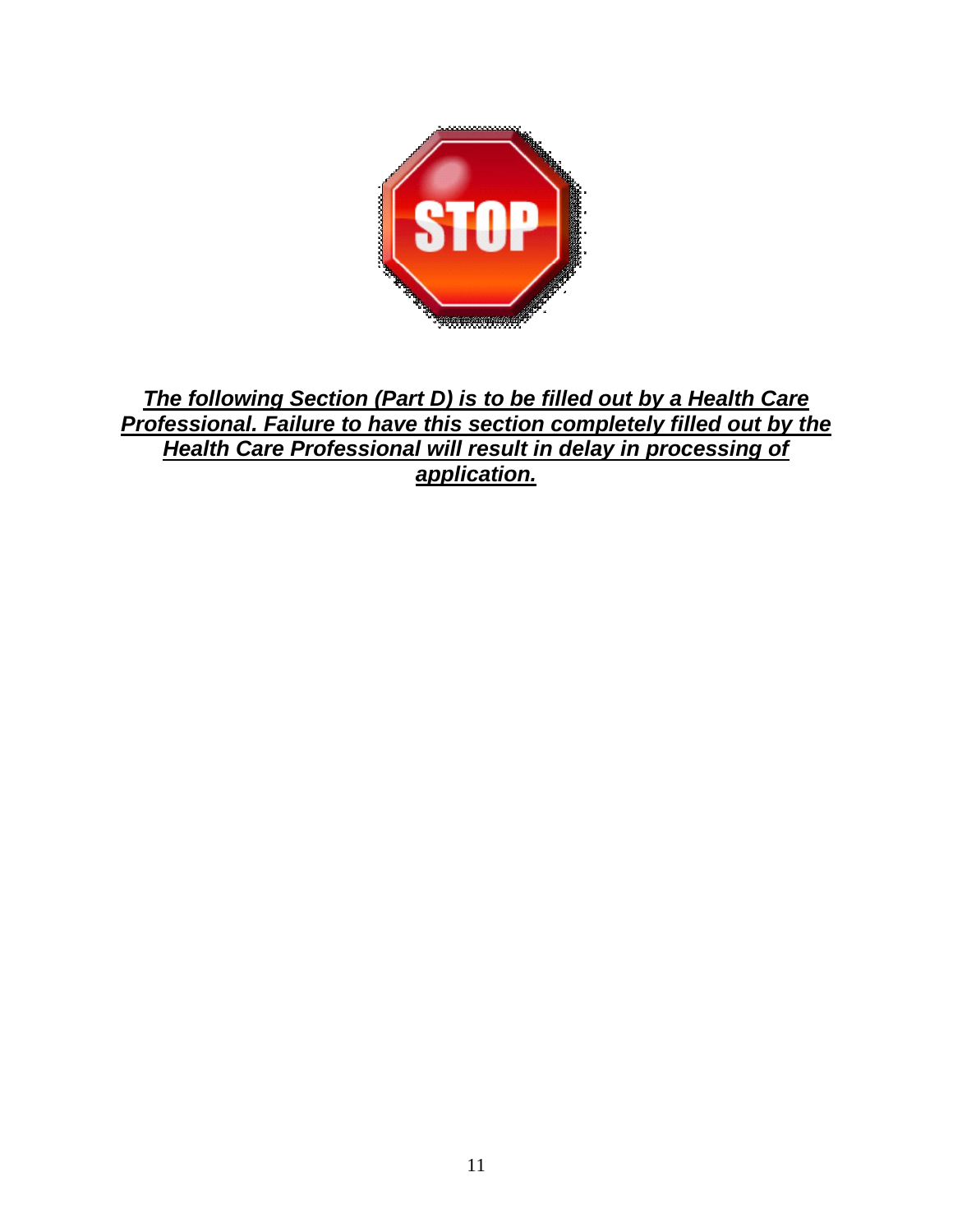## *Section I, Part D Professional Verification* **to be filled out by Health Care Professional**

Dear Health Care Professional:

You are being asked by \_\_\_\_\_\_\_\_\_\_\_\_\_\_\_\_\_\_\_\_\_\_\_\_\_ to provide information

(applicant)

regarding their ability to use our transit system. Federal law requires that OSU-Stillwater Community Transit provide Paratransit services to persons who cannot use fixed-route transit services. The information you provide will allow us to evaluate this request and its application to specific trip requests. Certification to use this service will not be based solely on your verification in this document. Thank you for your cooperation in this matter.

To qualify for Paratransit services, a person must be unable to use regular public transit due to physical or cognitive disability. Individuals qualify if:

- 1. as the result of their disability, they cannot board, ride, or disembark a OSU-Stillwater Community Transit fixed route bus (all fixed route buses are lift-equipped); or
- 2. they have a specific impairment-related condition which prevents them from getting to/ from a bus stop.

PLEASE NOTE: This does not include persons who find it uncomfortable, inconvenient, or difficult to get to and from bus stops.

Resources for this program are limited and your evaluation of each person must be based solely upon the individual's ability to use regular transit. Your verification should consider only presence of a disabling condition, not the applicant's age or economic status. Please exercise care in evaluating applicants for this program. Evaluation is based on federal guidelines are used for establishing paratransit accessibility. The determination will be applicable for use on any of the nation's ADA compliant paratransit services.

### **CERTIFICATION PROCESS**

- 1. Applicant has completed Parts A through C.
- 2. Health Care Professional completing Part D must be guided by criteria explained herein.
- 3. OSU-Stillwater Community Transit or its authorized agents may contact the certifying health care professional to verify accuracy of the information.
- 4. OSU-Stillwater Community Transit's certification agent, the OSU Student Disability Services Office, will make the final determination of the applicant's eligibility.
- 5. The application must be filled out COMPLETELY for processing to occur.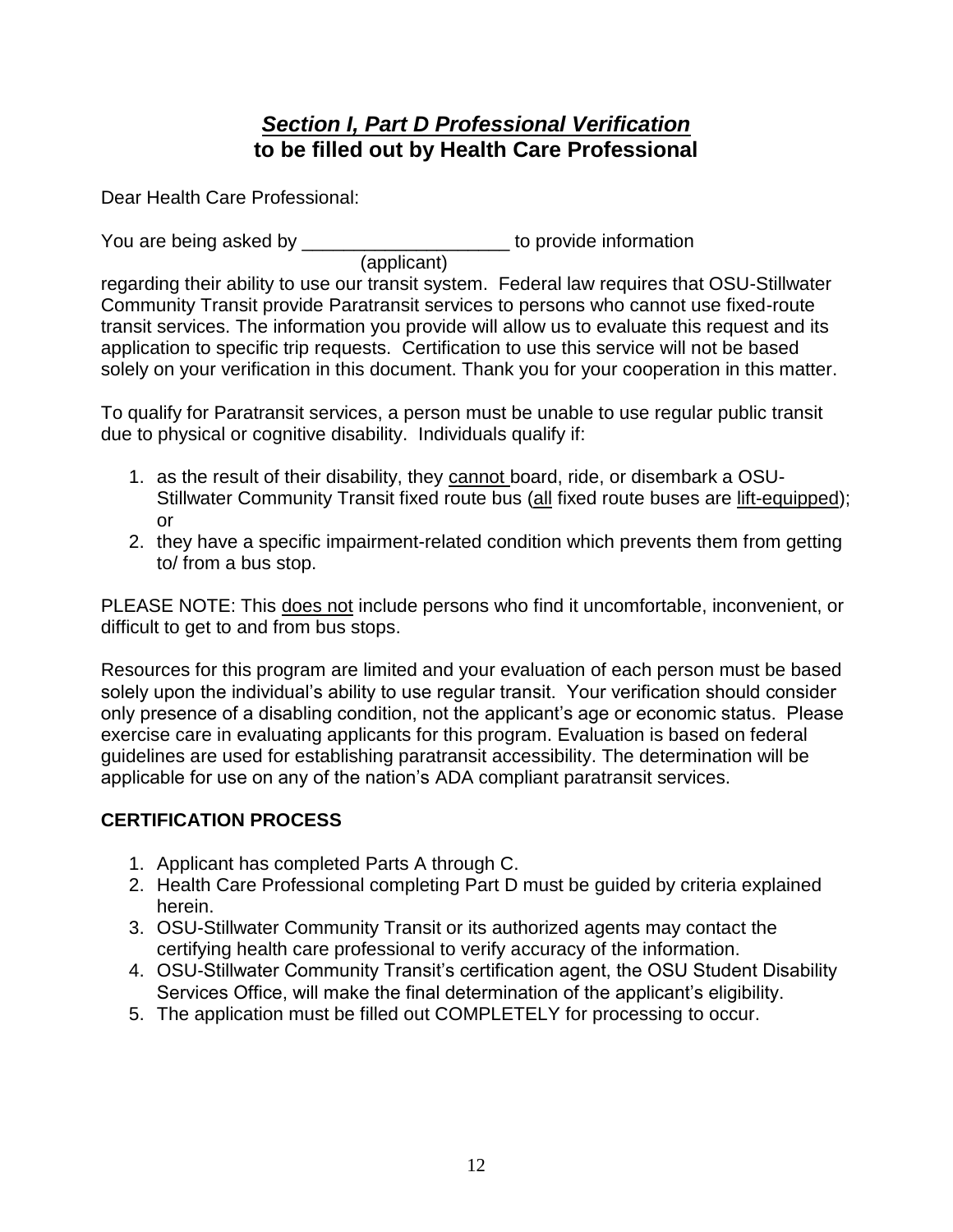OSU-Stillwater Community Transit is a limited special transportation service for disabled persons who, because of cognitive or physical disability, find it IMPOSSIBLE to use regular public transportation. All parts must be completely filled out by the authorized person who signs below. Incomplete forms will be returned to the applicant.

#### **A. Indicate nature of applicant's disability** (check as many as may apply):

| $\Box$ Non-ambulatory (uses wheelchair for mobility)                                                             |                                                     |  |  |                       |  |
|------------------------------------------------------------------------------------------------------------------|-----------------------------------------------------|--|--|-----------------------|--|
| $\square$ Impaired or assisted ambulatory requiring special mobility aid $\_\_$                                  |                                                     |  |  |                       |  |
| □ Arthritis/Osteoarthritis (specify extremity) ________________________________                                  |                                                     |  |  |                       |  |
| □ Cerebrovascular Accident<br>$\Box$ Pulmonary Ills (does applicant require portable Oxygen Yes $\Box$ No $\Box$ |                                                     |  |  |                       |  |
|                                                                                                                  |                                                     |  |  |                       |  |
|                                                                                                                  |                                                     |  |  |                       |  |
| $\Box$ Neurological Impairment                                                                                   |                                                     |  |  |                       |  |
| $\square$ Cardiac IIIs                                                                                           |                                                     |  |  |                       |  |
| $\Box$ Kidney disease/dialysis                                                                                   |                                                     |  |  |                       |  |
| $\square$ Sight disability                                                                                       | Legally blind $\square$ Visually impaired $\square$ |  |  |                       |  |
| $\square$ Incoordination                                                                                         |                                                     |  |  |                       |  |
| $\Box$ Mental Retardation                                                                                        | Moderate $\square$                                  |  |  | Severe ロ   Profound ロ |  |
| □ Cerebral Palsy                                                                                                 |                                                     |  |  |                       |  |
| $\Box$ Autism                                                                                                    |                                                     |  |  |                       |  |
| □ Severe Muscle Spasms                                                                                           |                                                     |  |  |                       |  |
|                                                                                                                  | $\square$ Seizures                                  |  |  |                       |  |
| $\Box$ Loss of consciousness                                                                                     |                                                     |  |  |                       |  |
| $\square$ Mental illness (specify what it is about cognitive disability that limits use of regular               |                                                     |  |  |                       |  |
| bus service)                                                                                                     |                                                     |  |  |                       |  |
|                                                                                                                  |                                                     |  |  |                       |  |
|                                                                                                                  |                                                     |  |  |                       |  |
|                                                                                                                  |                                                     |  |  |                       |  |
| $\square$ Other                                                                                                  |                                                     |  |  |                       |  |

| Describe type and severity of disability in detail and how it prevents use of |  |
|-------------------------------------------------------------------------------|--|
| transit:                                                                      |  |

\_\_\_\_\_\_\_\_\_\_\_\_\_\_\_\_\_\_\_\_\_\_\_\_\_\_\_\_\_\_\_\_\_\_\_\_\_\_\_\_\_\_\_\_\_\_\_\_\_\_\_\_\_\_\_\_\_\_\_\_\_\_

| <b>B. The disability is:</b> Permanent $\Box$ Temporary $\Box$ |  |  |
|----------------------------------------------------------------|--|--|
| If temporary, expected duration is _                           |  |  |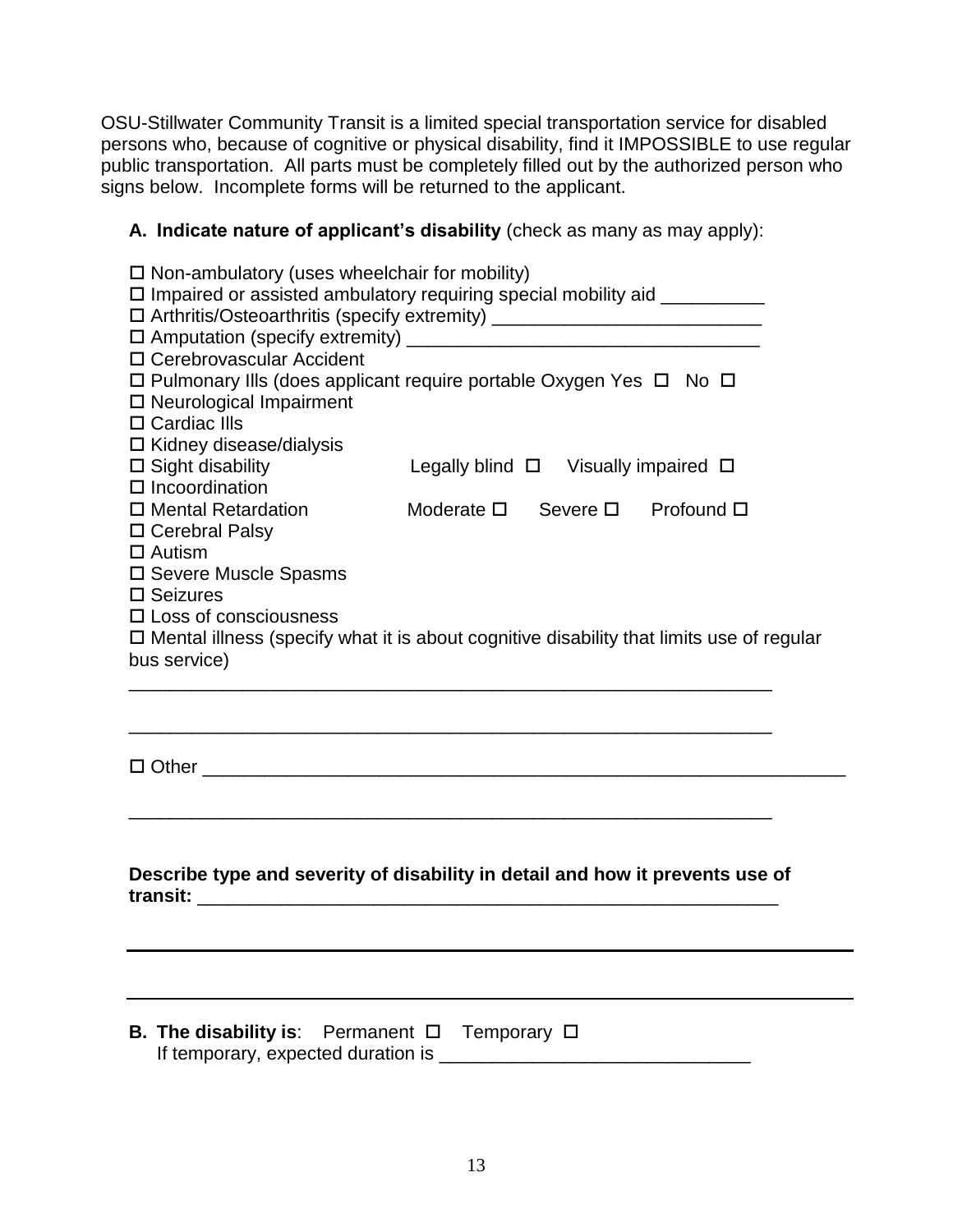**In your opinion, must this individual bring a competent attendant on each trip?**  Yes  $\square$  No  $\square$ 

**If applicant is visually impaired or blind, developmentally disabled, suffers from neurological impairment or is mentally limited, has applicant ability to receive training in fixed route buses?** Yes □ No □

**How far can the applicant walk unassisted? (If applicant uses a wheelchair or other mobility device, how far can the applicant travel using that device?):**

 $\Box$  1 block  $\square$  2 blocks  $\square$  4 blocks (1/4 mi)  $\square$  No limitation \* Other \_\_\_\_\_\_\_\_\_\_\_\_\_\_\_\_\_\_\_\_\_\_\_\_\_\_\_\_\_\_\_\_\_\_\_\_\_\_\_\_\_\_

**Is there any other effect of the disability of which OSU-Stillwater Community Transit should be aware? Please provide an explanation**. \_\_\_\_\_\_\_\_\_\_\_\_\_\_\_

**C. Is the applicant on any medication which might have an impact on ability to use public transportation** □ Yes □ No Explain \_\_\_\_\_\_\_\_\_\_\_\_\_\_\_\_\_\_\_\_\_\_\_\_\_\_\_\_\_\_\_\_\_\_\_

 $\frac{1}{\sqrt{2}}$  ,  $\frac{1}{\sqrt{2}}$  ,  $\frac{1}{\sqrt{2}}$  ,  $\frac{1}{\sqrt{2}}$  ,  $\frac{1}{\sqrt{2}}$  ,  $\frac{1}{\sqrt{2}}$  ,  $\frac{1}{\sqrt{2}}$  ,  $\frac{1}{\sqrt{2}}$  ,  $\frac{1}{\sqrt{2}}$  ,  $\frac{1}{\sqrt{2}}$  ,  $\frac{1}{\sqrt{2}}$  ,  $\frac{1}{\sqrt{2}}$  ,  $\frac{1}{\sqrt{2}}$  ,  $\frac{1}{\sqrt{2}}$  ,  $\frac{1}{\sqrt{2}}$ 

 $\frac{1}{\sqrt{2}}$  ,  $\frac{1}{\sqrt{2}}$  ,  $\frac{1}{\sqrt{2}}$  ,  $\frac{1}{\sqrt{2}}$  ,  $\frac{1}{\sqrt{2}}$  ,  $\frac{1}{\sqrt{2}}$  ,  $\frac{1}{\sqrt{2}}$  ,  $\frac{1}{\sqrt{2}}$  ,  $\frac{1}{\sqrt{2}}$  ,  $\frac{1}{\sqrt{2}}$  ,  $\frac{1}{\sqrt{2}}$  ,  $\frac{1}{\sqrt{2}}$  ,  $\frac{1}{\sqrt{2}}$  ,  $\frac{1}{\sqrt{2}}$  ,  $\frac{1}{\sqrt{2}}$ 

**D. Your professional area of specialization is**:

 Family Physician □ Cardiologist □ Podiatrist □ Optometrist Audiologist □ Psychologist □ Physical Therapist □ Rehabilitation Specialist □ Independent Living Specialist □ Registered Nurse/LPN □ Other \_\_\_\_\_\_\_\_\_\_\_\_\_\_\_\_\_\_\_\_\_\_

#### **HEALTH CARE PROFESSIONAL CONTACT INFORMATION**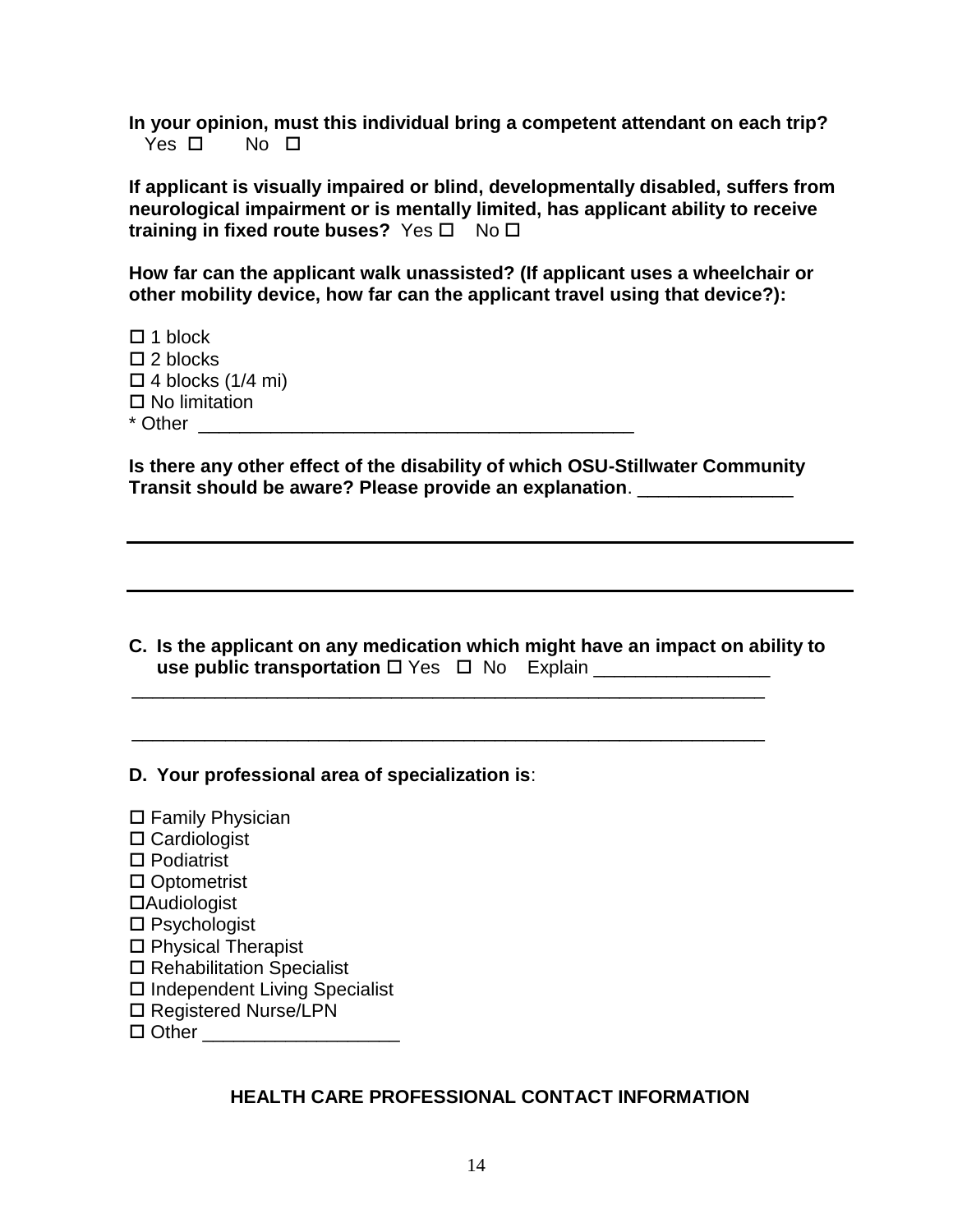| Title:<br><u> 1980 - John Stein, mars and de Brandenberg (b. 19</u>                                                                                                                                                            |       |                         |  |
|--------------------------------------------------------------------------------------------------------------------------------------------------------------------------------------------------------------------------------|-------|-------------------------|--|
|                                                                                                                                                                                                                                |       |                         |  |
| Office Address: The Contract of the Contract of the Contract of the Contract of the Contract of the Contract of the Contract of the Contract of the Contract of the Contract of the Contract of the Contract of the Contract o |       |                         |  |
|                                                                                                                                                                                                                                |       | (Street)                |  |
|                                                                                                                                                                                                                                |       | Office Phone Number: () |  |
| (City)                                                                                                                                                                                                                         | (Zip) |                         |  |

I hereby certify that the above information is true. The OSU Student Disability Services office will make the final determination on the applicant's eligibility for OSU-Stillwater Community Paratransit service.

| (Signature) | (Date) |
|-------------|--------|

#### **THANK YOU FOR YOUR ASSISTANCE IN PROCESSING THIS APPLICATION!**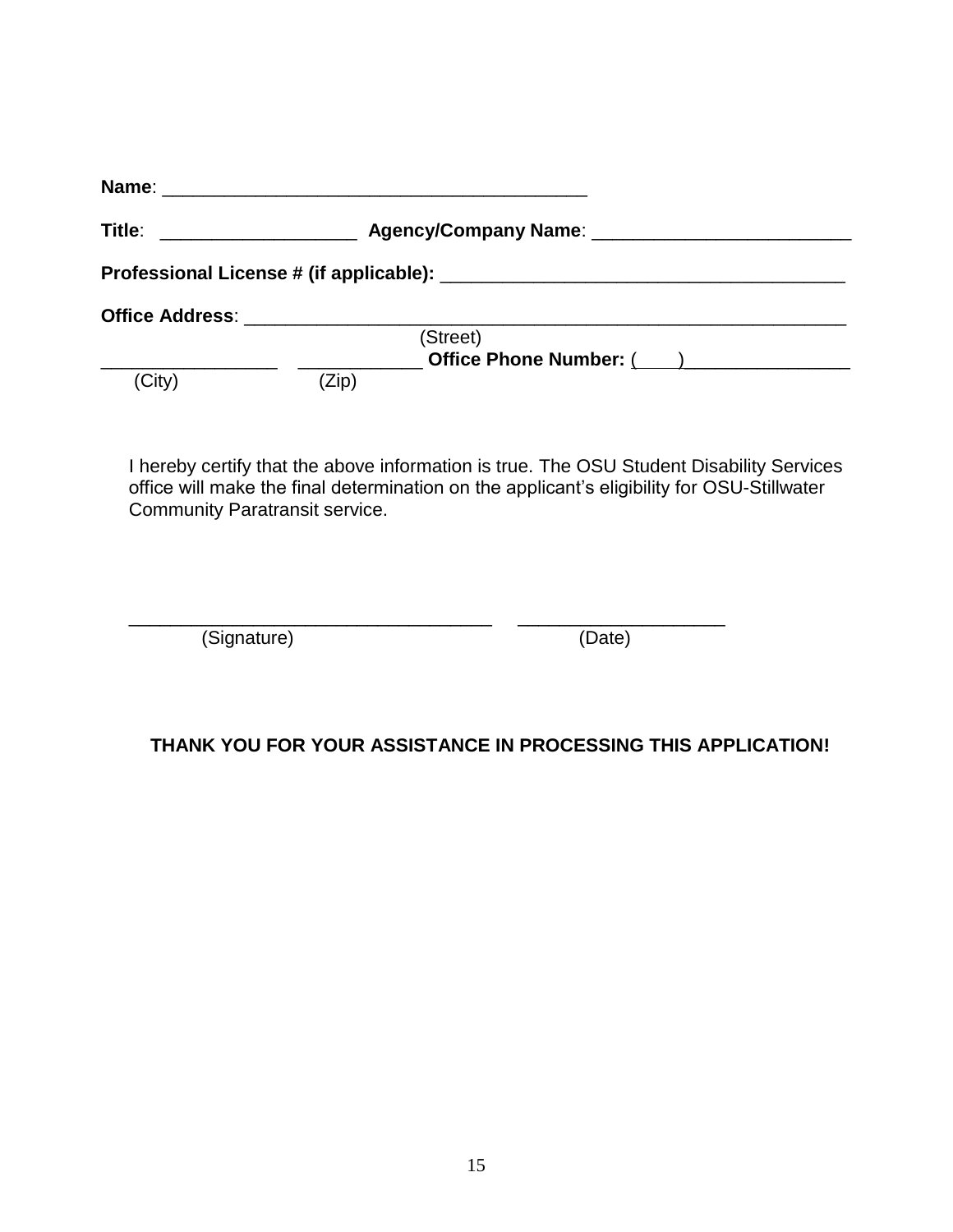

## **Section II, Disability Certification Card Application (Fixed Route Only)**

## *Contact Information* **To be completed by, or for, the applicant**

|              | (Street)                                               |                                 |
|--------------|--------------------------------------------------------|---------------------------------|
|              |                                                        | Home Phone: ( ) ______________  |
| (City)       | (Zip)                                                  |                                 |
|              |                                                        |                                 |
|              |                                                        | Business Phone: ()              |
| (City)       | (Zip)                                                  |                                 |
|              |                                                        |                                 |
| (mm/dd/yyyy) |                                                        |                                 |
|              | Do you use a Primary Care Attendant (PCA) ? Yes □ No □ |                                 |
|              |                                                        |                                 |
|              |                                                        |                                 |
|              | (Street)                                               |                                 |
|              |                                                        | Physician/Evaluator's Phone: () |
| (City)       | (Zip)                                                  |                                 |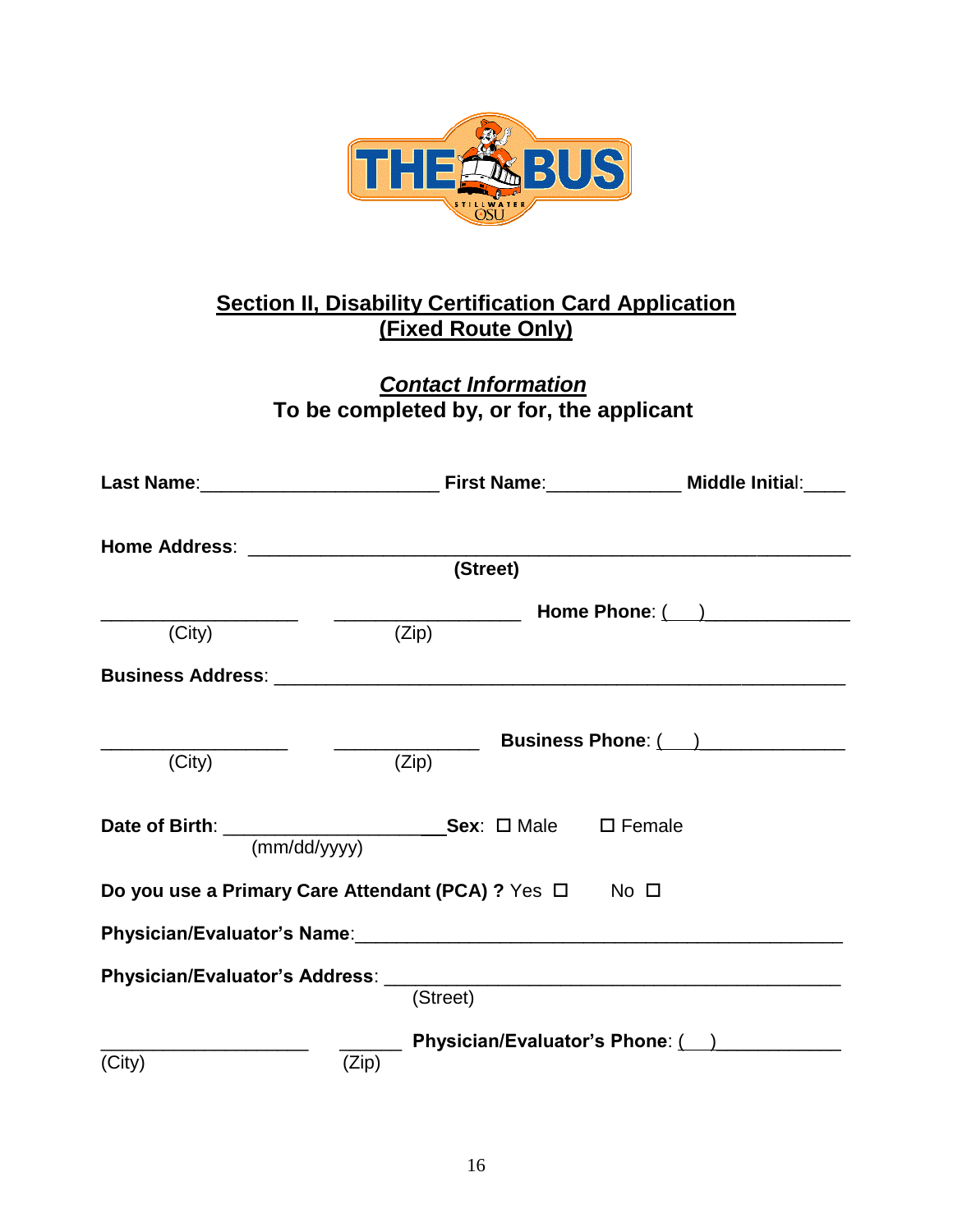| Communication method: □Speak independently □ Communication Device □ Sign<br>Language $\Box$ Writing $\Box$ Other ______________________                                                             |
|-----------------------------------------------------------------------------------------------------------------------------------------------------------------------------------------------------|
| Aids: $\square$ None $\square$ Wheelchair $\square$ Crutches $\square$ Walker $\square$ Power wheelchair<br>$\Box$ Scooter $\Box$ Cane $\Box$ Service animal $\Box$ Oxygen tank $\Box$ Other $\Box$ |
| Are you currently OSU Faculty/Staff/Student?<br>$\Box$ Yes $\Box$ No<br>If yes please provide the following:                                                                                        |
| CWID: _______________;16 Digit Number from OSU ID_______<br>Used to verify Valid ID, must be updated if ID is replaced                                                                              |
| Please attach documentation of your disability from a qualified professional Acceptable                                                                                                             |

Please attach documentation of your disability from a qualified professional. Acceptable forms of documentation include:

- Documentation from a physician regarding a medical or developmental disability.
- Report from a psychologist/diagnostician/psychiatrist regarding mental illness or learning disability.
- Audiologist report regarding deafness or hearing impairment.
- Ophthalmologist report regarding visual impairment.